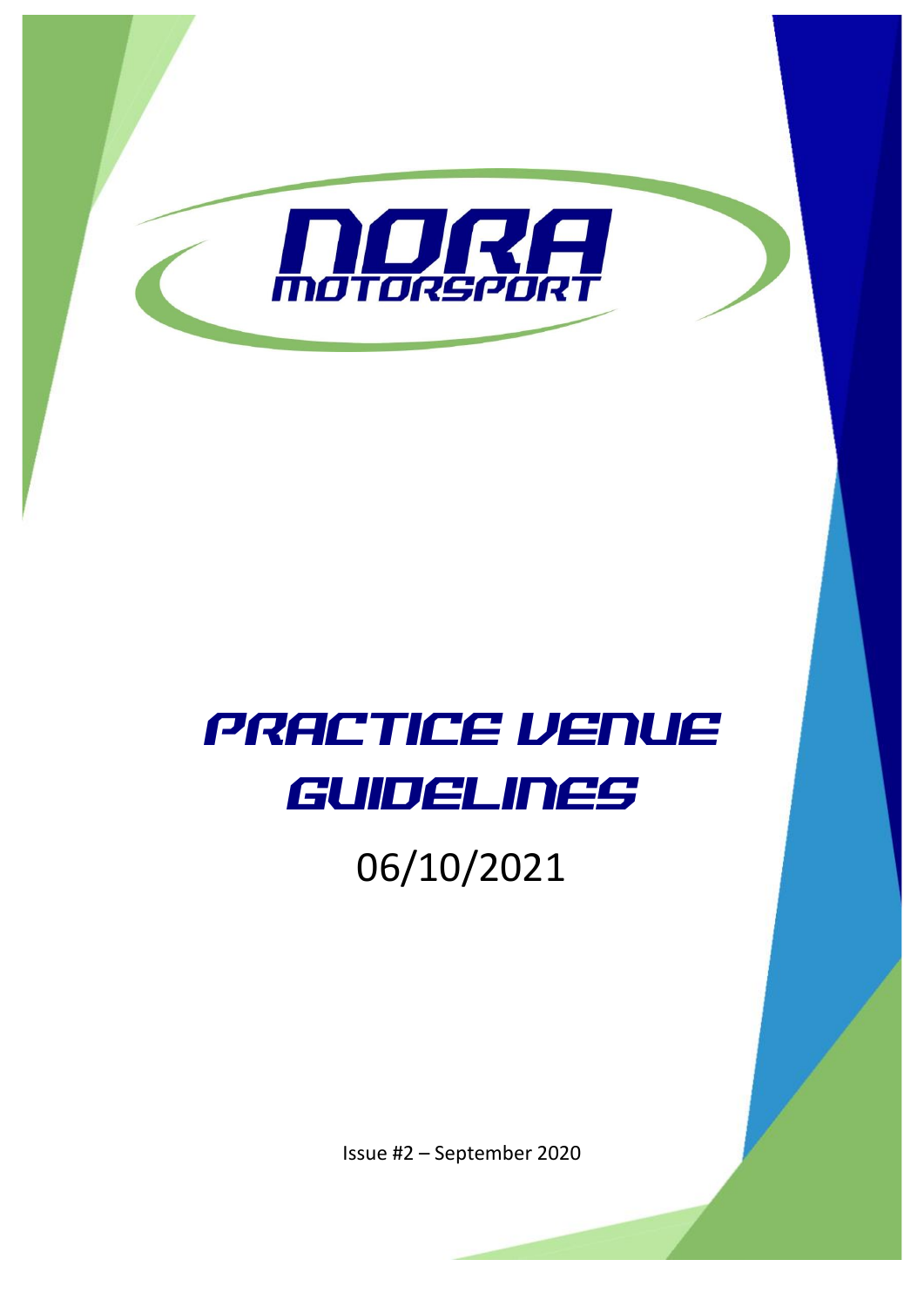

#### VERSION HISTORY

| Version | Date           | <b>Description</b>                |
|---------|----------------|-----------------------------------|
| 1.0     | November 2019  | Creation of document.             |
| 2.0     | September 2020 | Additional Enduro Safety Guidance |
|         |                |                                   |
|         |                |                                   |
|         |                |                                   |
|         |                |                                   |
|         |                |                                   |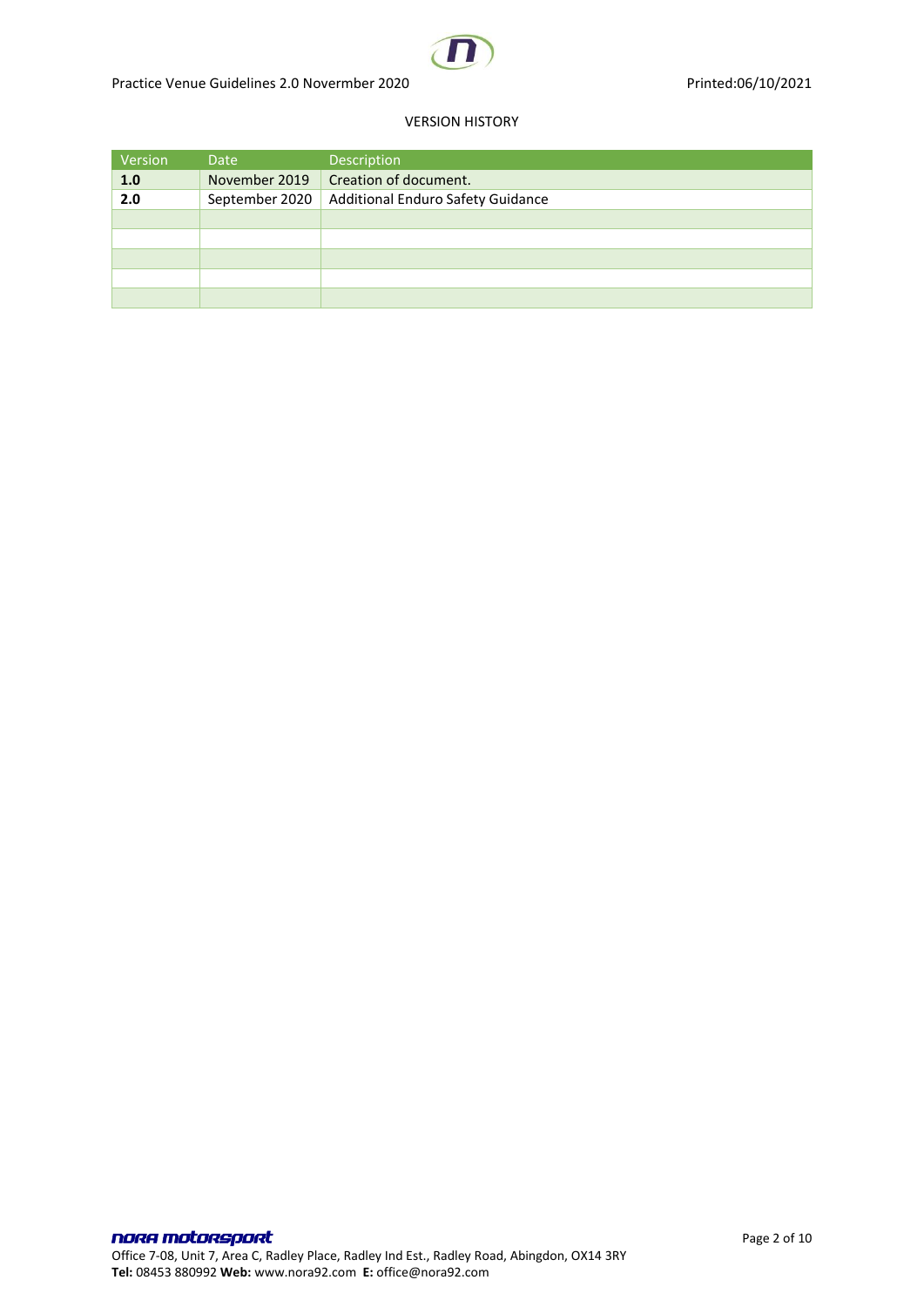#### **TABLE OF CONTENTS**

| 1.    |  |  |  |
|-------|--|--|--|
| 2.    |  |  |  |
| 2.1   |  |  |  |
| 2.2   |  |  |  |
| 2.3   |  |  |  |
| 2.4   |  |  |  |
| 2.5   |  |  |  |
| 2.6   |  |  |  |
| 2.7   |  |  |  |
| 2.8   |  |  |  |
|       |  |  |  |
| 3.1   |  |  |  |
| 3.2   |  |  |  |
| 3.3   |  |  |  |
| 4.    |  |  |  |
| 4.1   |  |  |  |
| 4.2   |  |  |  |
| 4.3   |  |  |  |
| 4.4   |  |  |  |
| 4.5   |  |  |  |
| 4.6   |  |  |  |
| 4.6.1 |  |  |  |
| 4.6.2 |  |  |  |
| 5.    |  |  |  |
| 5.1.1 |  |  |  |
| 5.1.2 |  |  |  |
| 6.    |  |  |  |
| 6.1   |  |  |  |
| 6.2   |  |  |  |
| 6.3   |  |  |  |
| 6.4   |  |  |  |
| 6.4.1 |  |  |  |
| 6.4.2 |  |  |  |
| 6.4.3 |  |  |  |
| 6.5   |  |  |  |
| 6.6   |  |  |  |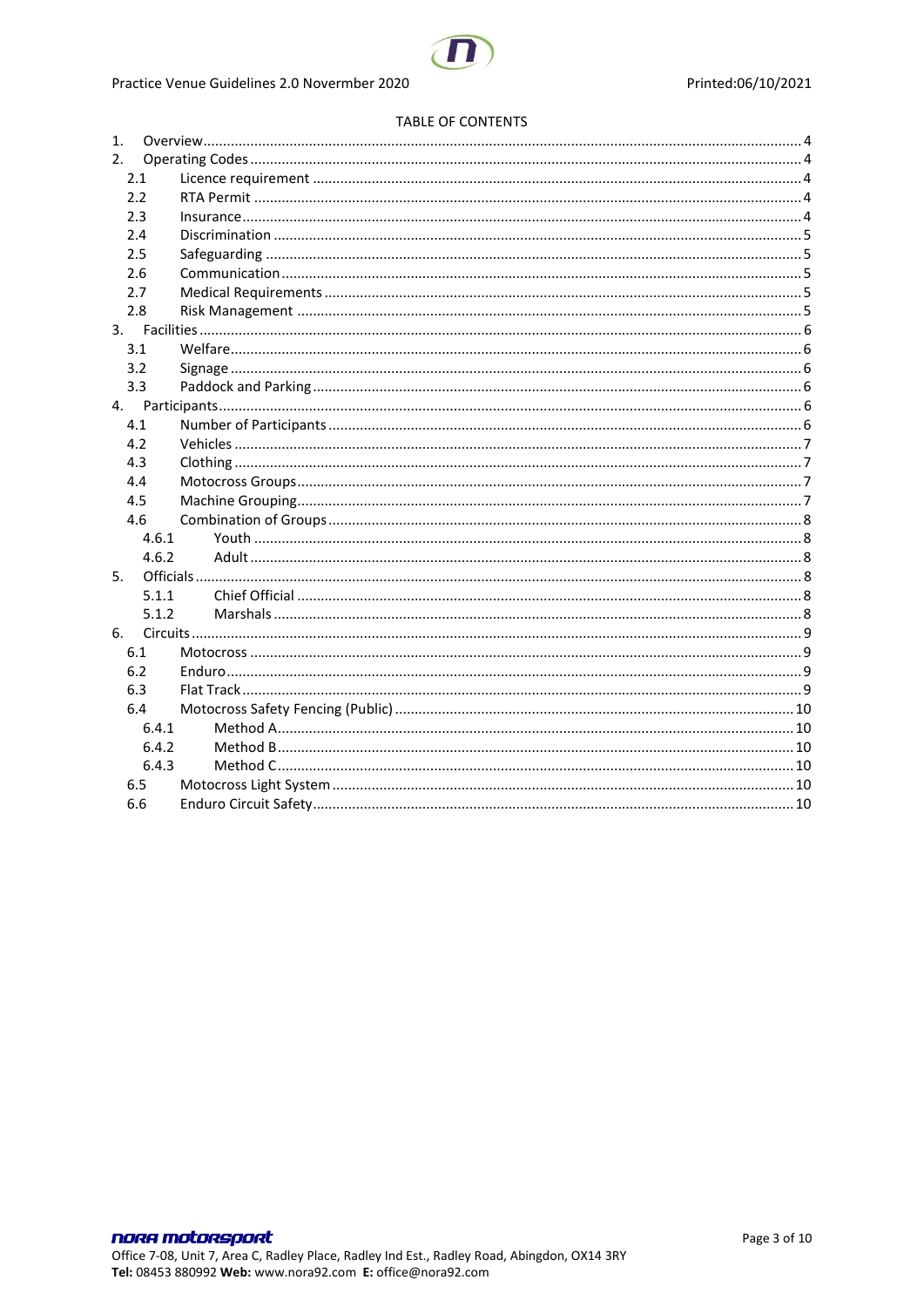## <span id="page-3-0"></span>**1. Overview**

NORA Motorsport is a trading name of NORA 92 Limited. For the purposes of this document any reference to NORA can refer to NORA Motorsport or NORA 92 Limited.

No discrimination is intended where references are made to specific gender within NORA's Code of Practice and Regulations

These guidelines are intended to assist practice venues working under the authority of NORA when dealing with open practice events where a permit has been issued under Statutory Instrument 1995 No. 1371 of the Road Traffic Act by NORA 92 Ltd.

<span id="page-3-1"></span>The contents of this document are copyright and may not be copied without prior permission of NORA.

## <span id="page-3-2"></span>**2. Operating Codes**

## **2.1 Licence requirement**

All attendees must either be the holders of a NORA annual licence or complete the temporary practice form, available from NORA. All attendees must complete the 'signing on' form to keep a record of all persons attending the event. There is no Personal Accident insurance on an annual practice or temporary practice licence. Licence charges at the time of going to print are:

- Adult Annual Competition £55.00 Basic (£75.00 including PA cover)
- Youth Annual Competition £50.00 Basic £65.00 (including PA cover)
- Auto Annual Competition £40.00 Basic £55.00 (including PA cover)
- Annual Practice £25.00 (No PA cover)

Temporary practice licences are charged at £2.50 to the organiser.

### <span id="page-3-3"></span>**2.2 RTA Permit**

For all practice events an RTA exemption permit must be in place, these can be issued on an annual basis for a single venue or on an event basis for one off venues. The costs for a practice permit are

- Annual £250.00 up to 15 days
- Individual event £20.00

## <span id="page-3-4"></span>**2.3 Insurance**

Insurance will be in place for practice sessions at a level of:

- Public Liability £20,000,000
- Products Liability £10,000,000
- Employers Liability £10,000,000
- Professional Indemnity £5,000,000
- Legal Cover Included
- Landowner Indemnity Included
- Persona Accident (Staff) Included

#### Session costs:

- Per participant £3.50
- 1 20 riders £50.00
- 21 50 riders £140.00
- 51 100 riders £240
- 100 + riders £350

Annual costs can be arranged upon request.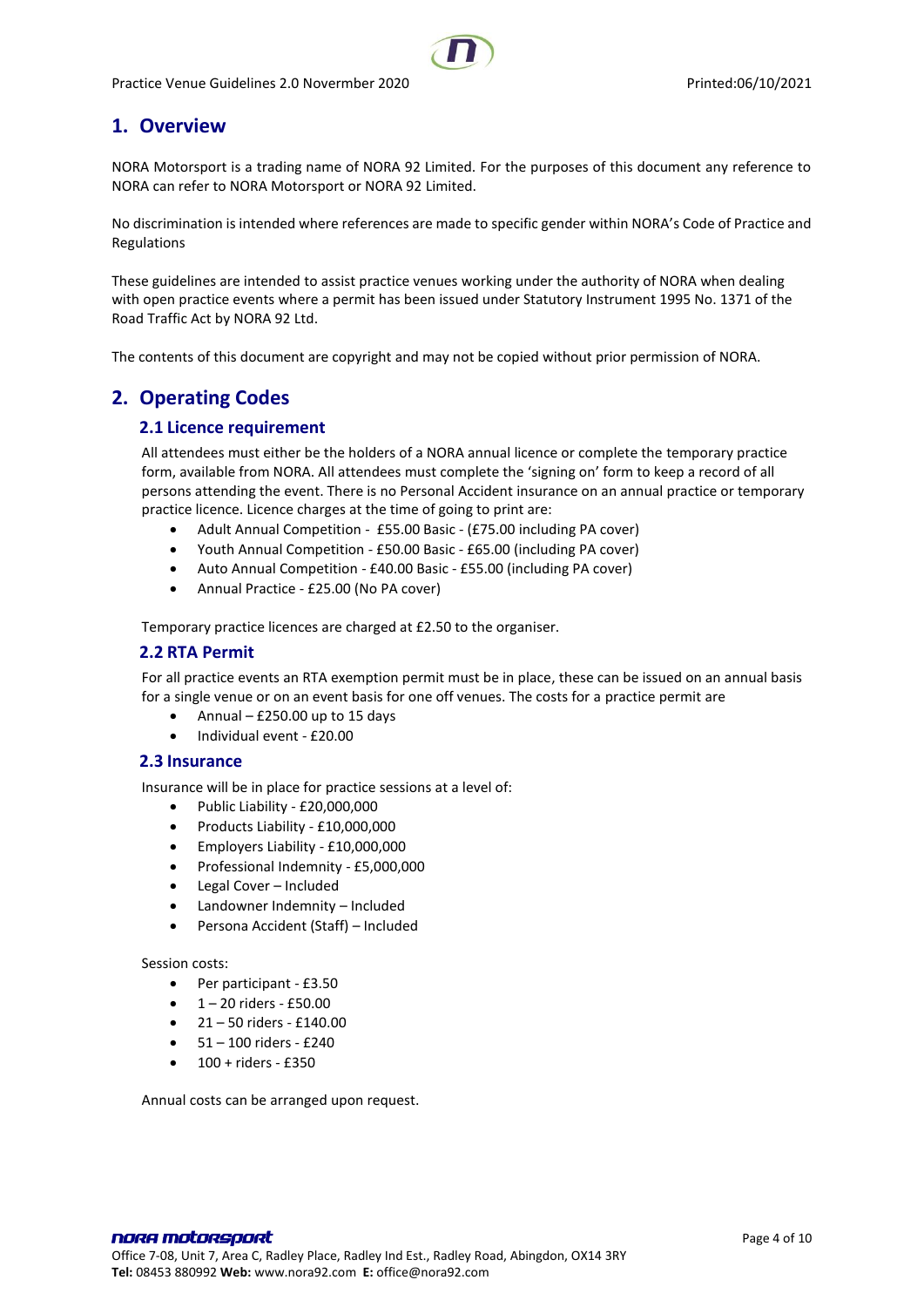

## <span id="page-4-0"></span>**2.4 Discrimination**

All organisers must work within the guidelines of the Equality Act 2010. These guidelines can be found by using the following URL link:

• https://www.gov.uk/guidance/equality-act-2010-guidance

## <span id="page-4-1"></span>**2.5 Safeguarding**

Organisers must work within the guidelines of the NORA Safeguarding Policy and follow the advice of the CPSU wherever feasible. Details of the CPSU can be found using the following URL link:

• https://thecpsu.org.uk/

NORA recommend that organisers sign up to receive the CPSU newsletter from the above site.

All participants or officials under the age of 18 must have a person with parental responsibility on site and at all time and this person must sign the declarations on behalf of the participant.

## <span id="page-4-2"></span>**2.6 Communication**

All venues must have outside communication for emergency purposes, this can be via landline telephone, mobile telephone or radio communication to a location nearby with outside communication possibilities. The plan for communicating emergencies must be notified on the risk plan.

## <span id="page-4-3"></span>**2.7 Medical Requirements**

Each venue must have in attendance a person qualified to a minimum of First Aid at Work level and have available a suitably stocked first aid kit appropriate for the type of injury that may be sustained. More information about first-aiders can be found from the following URL link:

• <http://www.hse.gov.uk/firstaid/first-aider.htm>

UK Life Medics are NORA's preferred provider, to find out about training courses visit <https://www.uklifemedics.com/> or contact [aimie@uklifemedics.com](mailto:aimie@uklifemedics.com)



## <span id="page-4-4"></span>**2.8 Risk Management**

Every trainer must carry out a risk check list that takes into account the trainers duty of care to ALL persons visiting the venue. The following should be taken into consideration.

- Site access conditions
- Site signage
- Site facilities for the number of participants
- Number of officials for the event attendance and circuit layout
- Safety for non participants
- Circuit safety conforms to Guidelines or Certificate
- Suitability of circuit conditions
- Communication plan
- Clearly defined and suitable circuit for level of participants
- First aid considerations and first aid kit
- Fire management
- Competitor grouping

More information on Risk Management can be obtained from the Health and Safety Executive at: www.hse.gov.uk/risk/

All persons not participating on the circuit or waiting for a session in the staging area, must be regarded as members of the public and must remain in permitted areas only

Areas prohibited to the public must be clearly communicated to all persons on site.

#### nora motorsport experience of the page 5 of 10 Office 7-08, Unit 7, Area C, Radley Place, Radley Ind Est., Radley Road, Abingdon, OX14 3RY **Tel:** 08453 880992 **Web:** www.nora92.com **E:** office@nora92.com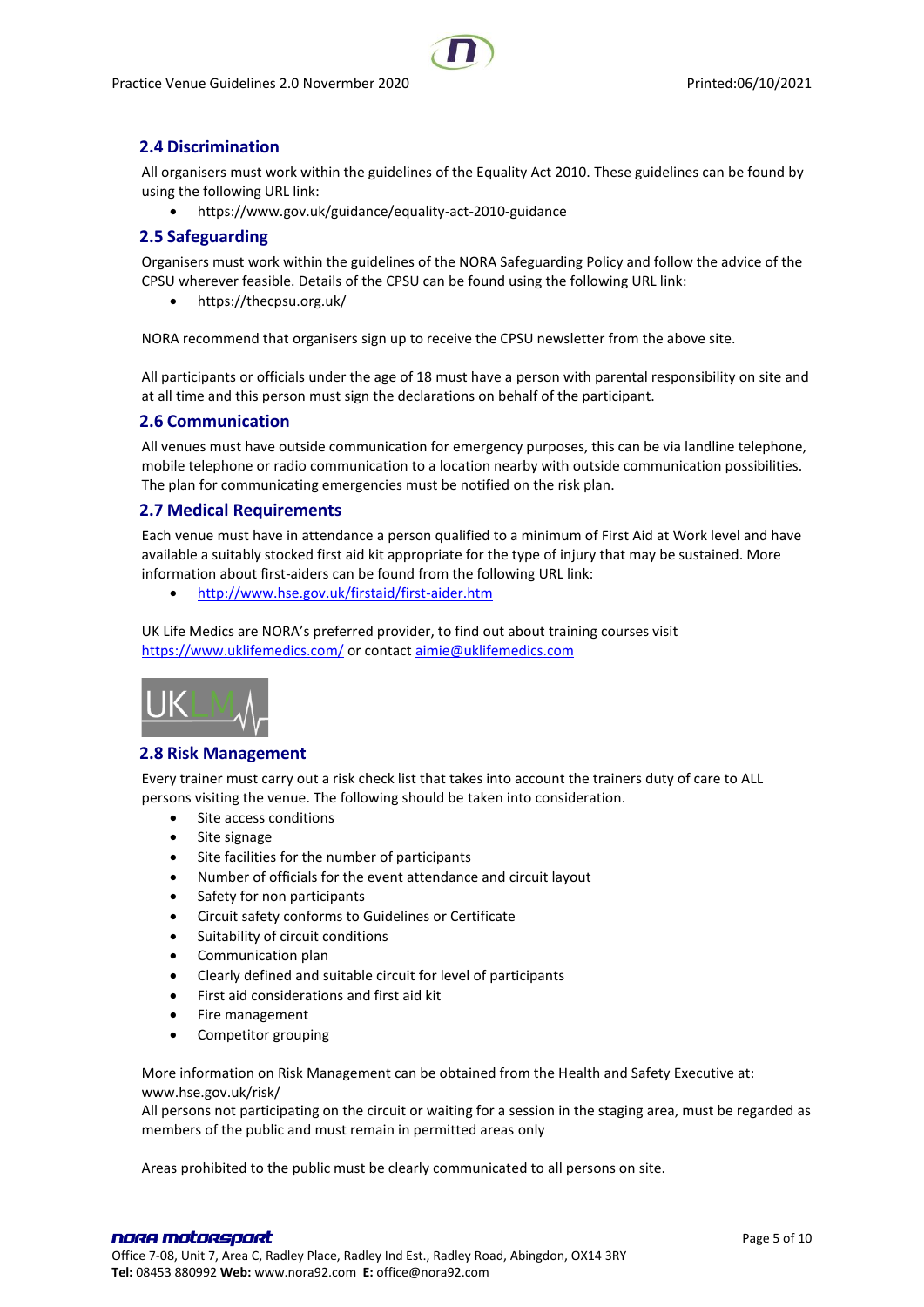## <span id="page-5-1"></span><span id="page-5-0"></span>**3. Facilities**

## **3.1 Welfare**

There should be enough toilet facilities to cope with the number of expected participants and visitors to the venue

## <span id="page-5-2"></span>**3.2 Signage**

At each side of the entrance to the venue there should be a sign to warn entrants of the potential dangers of Motorsport, if the entrance is a walkway only then one prominently positioned sign can be used. The sign should have the words as below:

> WARNING TO THE PUBLIC MOTOR SPORT CAN BE DANGEROUS Despite the organiser taking all reasonable precautions, unavoidable accidents can happen. Please comply with all instructions given by officials and staff and remain in permitted areas at all times.

There must be sufficient signage around the site to indicate which areas are prohibited to the public. The suggested wording is as follows:

#### **PROHIBITED AREA**

The public is not permitted in this area.

There must be a sign to indicate to participants that there is to be no riding of two wheel machines within the paddock area, other machines must be rider/driven in first gear at walking pace:

## **NO RIDING IN THE PADDOCK**

Three and four wheel machines may be used in first gear at walking pace.

Other suggested areas that are signed:

- Track Access
- Track Exit
- First Aid Point
- Administration Point
- **Fire Point**
- **Staging Area**

## <span id="page-5-3"></span>**3.3 Paddock and Parking**

The paddock should be of a suitable size for the expected attendance and vehicles must be parked with emergency egress in mind. Access to the circuit from the participants parking area should be of the nature to allow the participants to access the circuit without the need to ride their machines. The riding of machines in any area accessible to the public must be strictly forbidden.

No vehicle should be parked within 3 metres of the public safety fencing.

A staging area for participants must be provided whereby riders can be collected in their respective groups prior to accessing the circuit, this area must be prohibited to the public and clearly identified.

## <span id="page-5-5"></span><span id="page-5-4"></span>**4. Participants**

## **4.1 Number of Participants**

Each venue will differ with regards to the number of competitors on the circuit during any one session. This will be agreed when the organiser affiliates with NORA Motorsport. In any case the maximum number will be 50.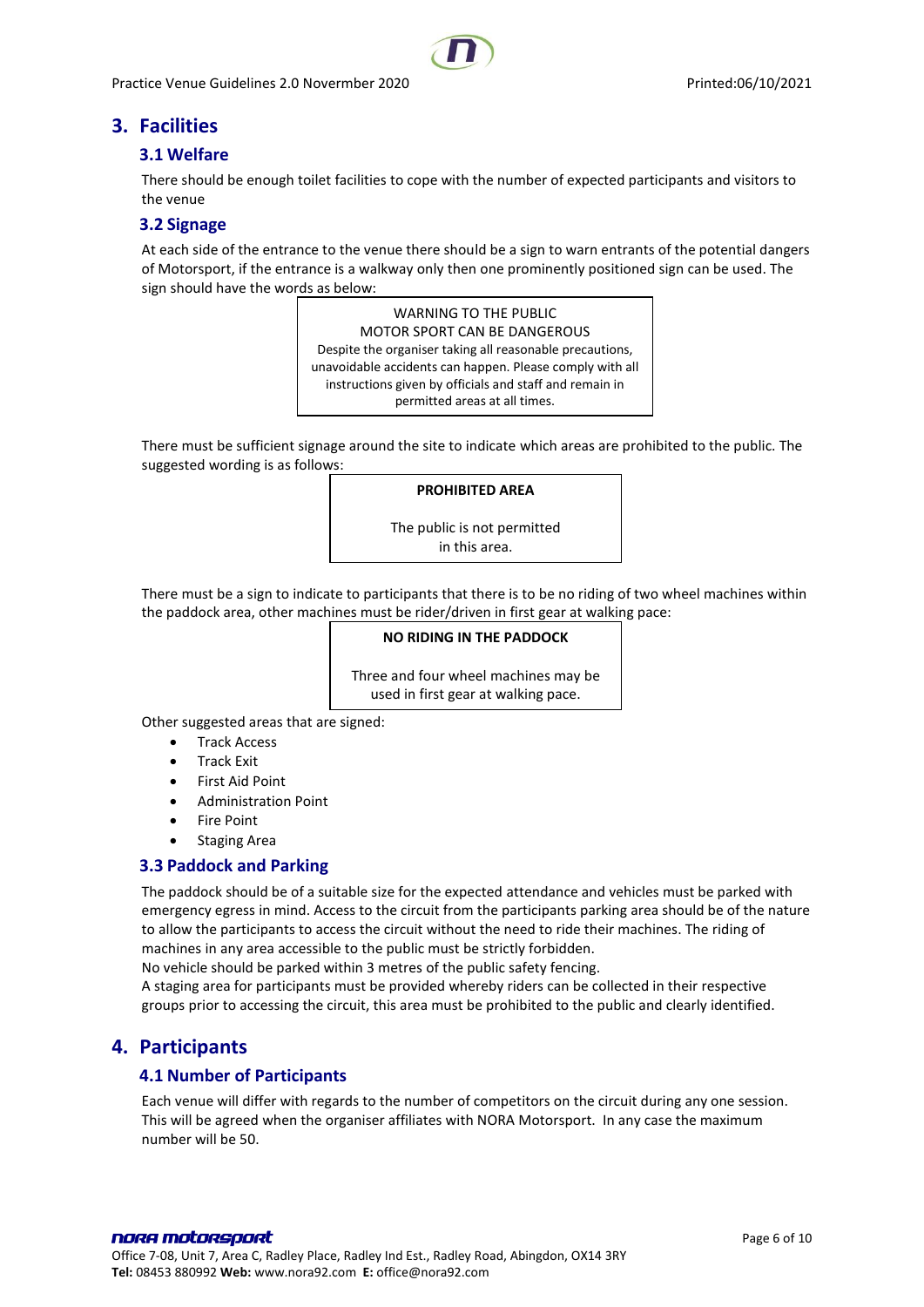

## <span id="page-6-0"></span>**4.2 Vehicles**

All vehicles that are privately owned are the full responsibility of the owner or person with parental responsibility, They take full responsibility to ensure that the machines are fit for purpose and correctly maintained.

A visual check for any obvious defects should be made by the site supervisor who must also ensure the suitability of the machine for the level (and size) of the participant.

All machinery owned and managed by the site must be suitable for the participant and undergo strict maintenance procedures. All maintenance of machinery must be logged and kept as a record for each machine.

## <span id="page-6-1"></span>**4.3 Clothing**

All participants must wear a suitably tested and marked safety helmet, the acceptable standards at the time of print are:

- British Standards Institution BS 6658-A
- British Standards Institution BS 6658-B
- UN ECE Regulation 22 ECE 22-05
- Snell Memorial Foundation Snell M2005 or M2010 (individual approval only) M2005

Trainers should check the fit of a participants helmet and ensure that it is correctly fastened.

Other clothing that must be worn by all participants is:

- Safety eye protection with splinter resistant lenses, not sunglasses.
- Boots that cover the ankle. Any lace ends must be placed inside the boot or secured.
- Shirts with sleeves that cover the full arm.
- Trousers that cover the full leg.
- Gloves

## <span id="page-6-2"></span>**4.4 Motocross Groups**

All participants must be 5 years of age or over, a supervised separate predominantly oval area may be used for younger riders.

Participants must be grouped depending upon their age as follows:

- Group A 6 to 10 years 5 years on electric motorcycles or following assessment.
- Group  $B 7$  to 14 years
- Group  $C 14$  to 17 years
- Group D 15 years and Over
- Group E– 16 years and over

Minibike Groups

- Group Am 6 to 8 years 5 years on electric motorcycles or following assessment.
- Group  $Bm 9$  to 12 years
- Group  $Cm 12$  to 15 years
- Group Dm 15 years and Over

## <span id="page-6-3"></span>**4.5 Machine Grouping**

The machinery specifications that must typically be used by each group are as follows:

- Group A –50cc Twostroke or 110cc Fourstroke as a maximum. Electric Max Power 8KW
- Group B 85cc Twostroke or 150cc Fourstroke as a maximum
- Group C 150ccTwostroke and 250cc Fourstroke as a maximum
- Group D
	- Up to 17 years, 175cc Twostroke and 450cc Fourstroke as a maximum
	- 17 years and over, 500cc Twostroke and 650cc Fourstroke as a maximum
- Group E Sidecar and Quad machinery up to a maximum of 800cc.
- Group Am 50cc Minibike. Electric Max Power 8KW
- Group Bm 110cc Minibike
- Group Cm 140cc Minibike
- Group Dm Unlimited Minibike

### nora motorsport experience of the page 7 of 10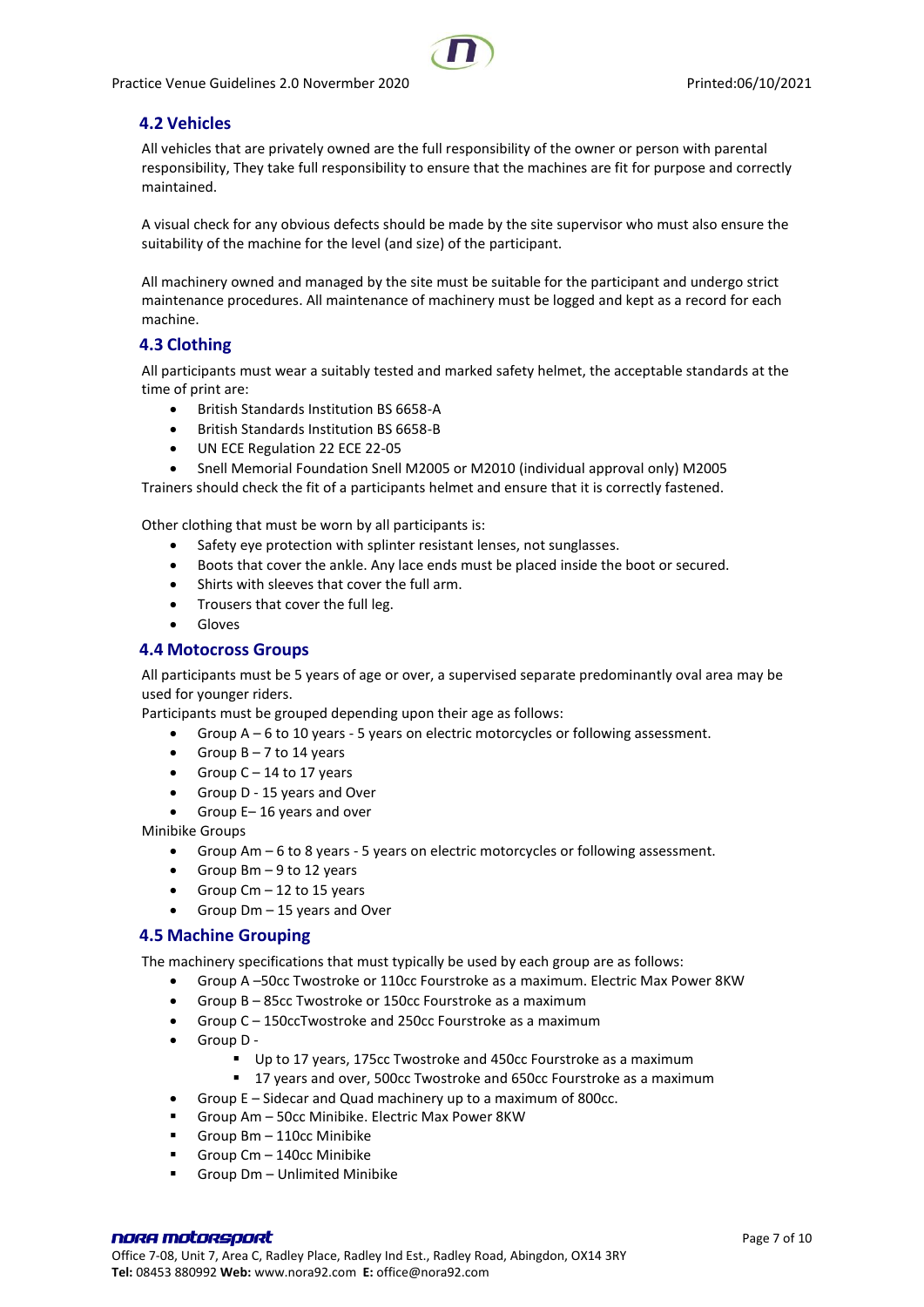

Chief officials may allow riders to compete outside of these guidelines following an assessment based upon safety grounds with regard to rider ability and size. This assessment must be documented and conducted by the site manager, a certified trainer or a licenced Clerk of the Course.

## <span id="page-7-0"></span>**4.6 Combination of Groups**

In situations where rider numbers dictate it is possible to split the groups between Youth and Adult as below. For Cross Country and Enduro venues the groups can be split between youth and adult.

#### **4.6.1 Youth**

<span id="page-7-1"></span>Riders aged between 7 and 15 years inclusively riding machines between 65cc and 85cc Twostroke and 110cc to 150cc Fourstroke.

#### **4.6.2 Adult**

<span id="page-7-2"></span>Riders aged 14 and over riding 125cc and over Twostroke and 250cc and over Fourstroke machines.

All riders should be able to sit astride their machines and with one foot firmly on the ground and must be able to control the gear lever or the foot brake with the other foot.

## <span id="page-7-4"></span><span id="page-7-3"></span>**5. Officials**

## **5.1.1 Chief Official**

Each circuit must have one person appointed as the chief official who shall be responsible for all other persons acting as officials at the circuit.

It is the responsibility of the chief official to ensure that all other circuit officials are briefed and fully competent with the roles that they are to fulfil. It is the duty of the chief official to keep a record of the content of all briefings given along with the names of the officials in attendance. A record should be kept of the roles of all officials at each activity. A copy of the officials sign on sheet should be returned to NORA and include addresses and contact details as per the sign on sheets.

#### **5.1.2 Marshals**

<span id="page-7-5"></span>Sufficient circuit marshals should be used at a venue to ensure that all sections of the circuit are observed at all times, three being the minimum number of marshals required. The chief official may act as a marshal. All marshals should be in radio contact with the chief official.

A marshal should be positioned close to the access and egress point of the circuit to manage the entry and exit of riders during a session.

Adequate protection of trackside officials must be taken into consideration and included on the pre activity check list. All trackside officials must wear high visibility clothing and safety footwear. It is recommended that marshals wear gloves that offer protection from the heat of a machines engine and exhaust.

All marshals and trackside staff should be issued with the appropriate flags:

- Yellow Caution, incident on the course, ride with care
- Red Danger, serious incident on the course, stop immediately until otherwise instructed, end of session
- First Aid Attention required from the site first aider, this flag should be agreed in advance but white with a green cross is preferable.
- Chequered End of session, this may be replaced by a red flag at a point prior to the circuit exit.

All participants should be briefed as to the instruction communicated by the display of all flags. It is advised that all trackside staff are issued with radio communications.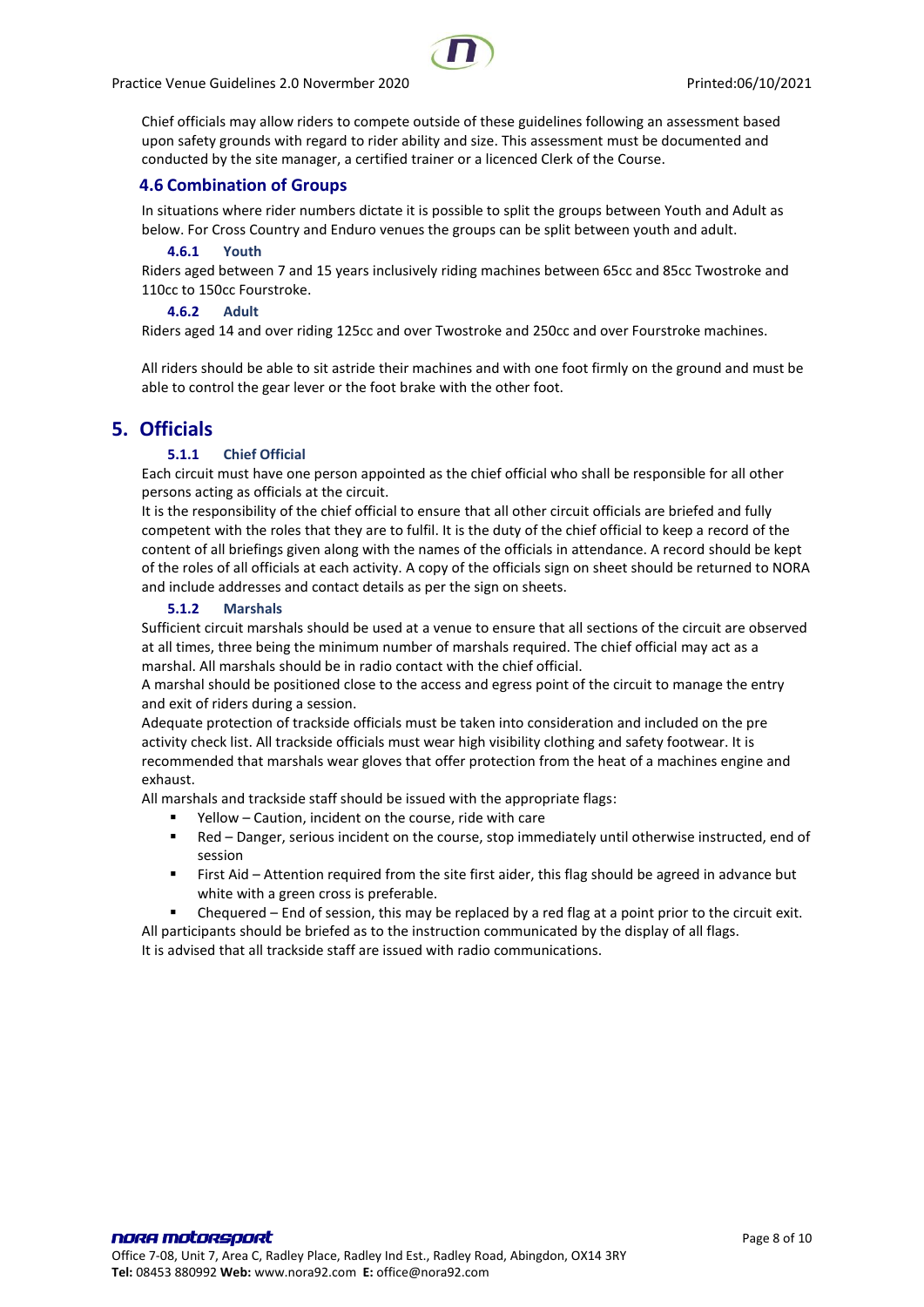## <span id="page-8-1"></span><span id="page-8-0"></span>**6. Circuits**

## **6.1 Motocross**

- The track should be designed to restrict the average speed to a maximum of 65 kph.
- The typical width of the track should not be less than 5m for Group  $A D$ , 6m for group E and 4m for groups Am – Dm.
- The landing zone from a jump should be wider than the approach by approximately 1m.
- The use of practice start straights must be supervised and no rider must be allowed to join the track without instruction from an official.
- The free vertical space from any track surface must be a minimum of 3m.
- All jumps must be constructed to take into account the abilities of all participants and all jumps must be able to be negotiated without the wheels leaving the ground.
- Any blind spots on the landings of jumps must be covered by a marshal.
- Double jumps should be avoided, if they are used they must be individually risk assessed and must be able to be safely negotiated by all levels of participant.
- Opposing tracks for Groups A to E must be a minimum of 10 metres apart unless one of the following precautions is in place:
	- The gap can be reduced to 6 metres if a catch fence of 75mm posts spaced 4.5 metres apart is placed in the centre of the two tracks. The posts must have two ropes hung on them, one 600mm – 750mm from the floor and a second at 50% height of the first.
	- The gap can be reduced to 4 metres if a catch fence of 75mm posts spaced 3 metres apart is placed in the centre of the two tracks. The posts must have scaffolding debris netting attached to them to a minimum height of 500mm.
	- The gap can be reduced to 2 metres if a catch fence of 75mm posts spaced 3 metres apart is placed in the centre of the two tracks. The posts must have 1.2 metre paling fence, constructed using three retaining wires, and attached to alternate side of the posts.
- Opposing tracks for Groups Am to Dm must be a minimum of 7 metres apart unless one of the following precautions is in place:
	- The gap can be reduced to 4 metres if a catch fence of 75mm posts spaced 4.5 metres apart is placed in the centre of the two tracks. The posts must have two ropes hung on them, one 600mm – 750mm from the floor and a second at 50% height of the first.
	- The gap can be reduced to 3 metres if a catch fence of 75mm posts spaced 3 metres apart is placed in the centre of the two tracks. The posts must have scaffolding debris netting attached to them to a minimum height of 500mm.
	- The gap can be reduced to 2 metres if a catch fence of 75mm posts spaced 3 metres apart is placed in the centre of the two tracks. The posts must have 1.2 metre paling fence, constructed using three retaining wires, and attached to alternate side of the posts.

## <span id="page-8-2"></span>**6.2 Enduro**

Every care must be taken to ensure that members of the public do not gain access to the circuit whilst a session is in progress. Where there are circuit crossings or where the circuit crosses a public foot path this area must be marshalled and clearly signed. All riders must reduce their pace to walking speed through these sections.

When running Enduro practice for youth riders consideration must be given to the fact that it must be possible to monitor the whole circuit, with the use of travelling marshals, at all times.

## <span id="page-8-3"></span>**6.3 Flat Track**

Every care must be taken to ensure that members of the public do not gain access to the circuit whilst a session is in progress. Circuit safety must comply with Event Regulations and there must be a minimum of two circuit marshal in attendance along with the chief official.

Youth competitors must not run alongside adult competitors and consideration should be given to the ability of the rider when allocating groups.